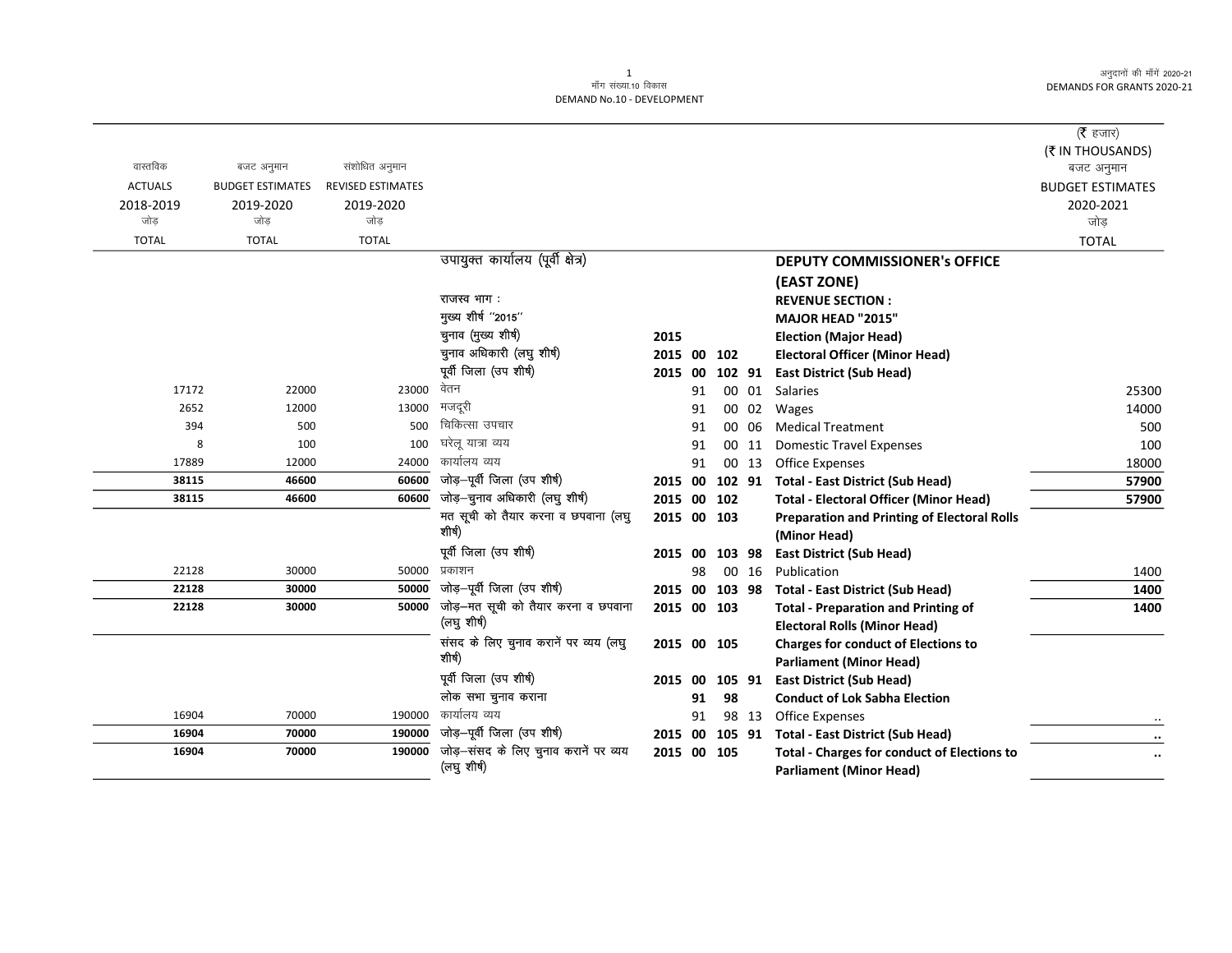$\overline{\phantom{0}}$ 

## 2<br>माँग संख्या.10 विकास DEMAND No.10 - DEVELOPMENT

|                      |                         |                          |                                                                           |             |    |        |       |                                                                 | ( $\bar{\tau}$ हजार)<br>(₹ IN THOUSANDS) |
|----------------------|-------------------------|--------------------------|---------------------------------------------------------------------------|-------------|----|--------|-------|-----------------------------------------------------------------|------------------------------------------|
| वास्तविक             | बजट अनुमान              | संशोधित अनुमान           |                                                                           |             |    |        |       |                                                                 | बजट अनुमान                               |
| <b>ACTUALS</b>       | <b>BUDGET ESTIMATES</b> | <b>REVISED ESTIMATES</b> |                                                                           |             |    |        |       |                                                                 | <b>BUDGET ESTIMATES</b>                  |
| 2018-2019            | 2019-2020               | 2019-2020                |                                                                           |             |    |        |       |                                                                 | 2020-2021                                |
| जोड                  | जोड                     | जोड                      |                                                                           |             |    |        |       |                                                                 | जोड़                                     |
| <b>TOTAL</b>         | <b>TOTAL</b>            | <b>TOTAL</b>             |                                                                           |             |    |        |       |                                                                 | <b>TOTAL</b>                             |
|                      |                         |                          | राज्य/संघ क्षेत्र के विधान मंडलों के चुनाव<br>कराने पर प्रभार (लघु शीर्ष) | 2015 00 106 |    |        |       | <b>Charges for conduct of Election to</b>                       |                                          |
|                      |                         |                          |                                                                           |             |    |        |       | <b>State/UT Legislature (Minor Head)</b>                        |                                          |
|                      |                         |                          | पूर्वी जिला (उप शीर्ष)                                                    | 2015 00     |    | 106 98 |       | <b>East District (Sub Head)</b>                                 |                                          |
|                      |                         |                          | चुनावों पर व्यय                                                           |             | 98 | 98     |       | <b>Expenses on Election</b>                                     |                                          |
| 30                   | 30000                   | 120000                   | कार्यालय व्यय                                                             |             | 98 |        | 98 13 | <b>Office Expenses</b>                                          |                                          |
| 30                   | 30000                   | 120000                   | जोड़-पूर्वी जिला (उप शीर्ष)                                               | 2015 00     |    | 106 98 |       | <b>Total - East District (Sub Head)</b>                         |                                          |
| 30                   | 30000                   | 120000                   | जोड़-राज्य/संघ क्षेत्र के विधान मंडलों के                                 | 2015 00 106 |    |        |       | <b>Total - Charges for conduct of Election to</b>               |                                          |
|                      |                         |                          | चुनाव कराने पर प्रभार (लघु शीर्ष)                                         |             |    |        |       | <b>State/UT Legislature (Minor Head)</b>                        |                                          |
|                      |                         |                          |                                                                           |             |    |        |       |                                                                 |                                          |
|                      |                         |                          | मतदाताओं को पहचान पत्र जारी करना                                          | 2015 00 108 |    |        |       | Issue of Identity Cards to voters (Minor                        |                                          |
|                      |                         |                          | (लघु शीर्ष)                                                               |             |    |        |       | Head)                                                           |                                          |
|                      |                         |                          | पूर्वी जिला (उप शीर्ष)                                                    | 2015 00     |    | 108 99 |       | <b>East District (Sub Head)</b>                                 |                                          |
| 8019                 | 10000                   | 20000                    | कार्यालय व्यय                                                             |             | 99 |        | 00 13 | <b>Office Expenses</b>                                          | 20000                                    |
| 1379                 | 2000                    | 6000                     | अन्य प्रभार                                                               |             | 99 |        | 00 50 | <b>Other Charges</b>                                            | 6000                                     |
| 9398                 | 12000                   | 26000                    | जोड़-पूर्वी जिला (उप शीर्ष)                                               | 2015 00     |    | 108 99 |       | <b>Total - East District (Sub Head)</b>                         | 26000                                    |
| 9398                 | 12000                   | 26000                    | जोड़-मतदाताओं को पहचान पत्र जारी<br>करना (लघु शीर्ष)                      | 2015 00 108 |    |        |       | Total - Issue of Identity Cards to voters                       | 26000                                    |
|                      |                         |                          | जोड़-मुख्य शीर्ष "2015"                                                   |             |    |        |       | (Minor Head)                                                    |                                          |
| 86575                | 188600                  | 446600                   | मुख्य शीर्ष "2029"                                                        | 2015        |    |        |       | <b>TOTAL - MAJOR HEAD"2015"</b>                                 | 85300                                    |
|                      |                         |                          | भूमि राजस्व (मुख्य शीर्ष)                                                 | 2029        |    |        |       | MAJOR HEAD "2029"                                               |                                          |
|                      |                         |                          | भूमि अभिलेख (लघु शीर्ष)                                                   | 2029        | 00 | 103    |       | Land Revenue (Major Head)                                       |                                          |
|                      |                         |                          | पूर्वी क्षेत्र (उप शीर्ष)                                                 | 2029 00     |    | 103 93 |       | <b>Land Records (Minor Head)</b><br><b>East Zone (Sub Head)</b> |                                          |
| 1156                 | 3000                    | 1400                     | वेतन                                                                      |             | 93 |        | 00 01 | Salaries                                                        | 2000                                     |
| $\ddot{\phantom{a}}$ | 500                     | 300                      | चिकित्सा उपचार                                                            |             | 93 |        | 00 06 | <b>Medical Treatment</b>                                        | 500                                      |
| 1156                 | 3500                    | 1700                     | जोड़—पूर्वी क्षेत्र (उप शीर्ष)                                            | 2029        | 00 |        |       | 103 93 Total - East Zone (Sub Head)                             | 2500                                     |
| 1156                 | 3500                    | 1700                     | जोड़-भूमि अभिलेख (लघु शीर्ष)                                              | 2029 00 103 |    |        |       | <b>Total - Land Records (Minor Head)</b>                        | 2500                                     |
| 1156                 | 3500                    | 1700                     | जोड़-मुख्य शीर्ष "2029"                                                   | 2029        |    |        |       | <b>TOTAL - MAJOR HEAD"2029"</b>                                 | 2500                                     |
|                      |                         |                          | मुख्य शीर्ष "2030"                                                        |             |    |        |       | <b>MAJOR HEAD "2030"</b>                                        |                                          |
|                      |                         |                          | स्टाम्प और पंजीकरण (मुख्य शीर्ष)                                          | 2030        |    |        |       | <b>Stamps and Registration (Major Head)</b>                     |                                          |
|                      |                         |                          | पंजीकरण (उप मुख्य शीर्ष)                                                  | 2030 03     |    |        |       | <b>Registration (Sub Major Head)</b>                            |                                          |
|                      |                         |                          |                                                                           |             |    |        |       |                                                                 |                                          |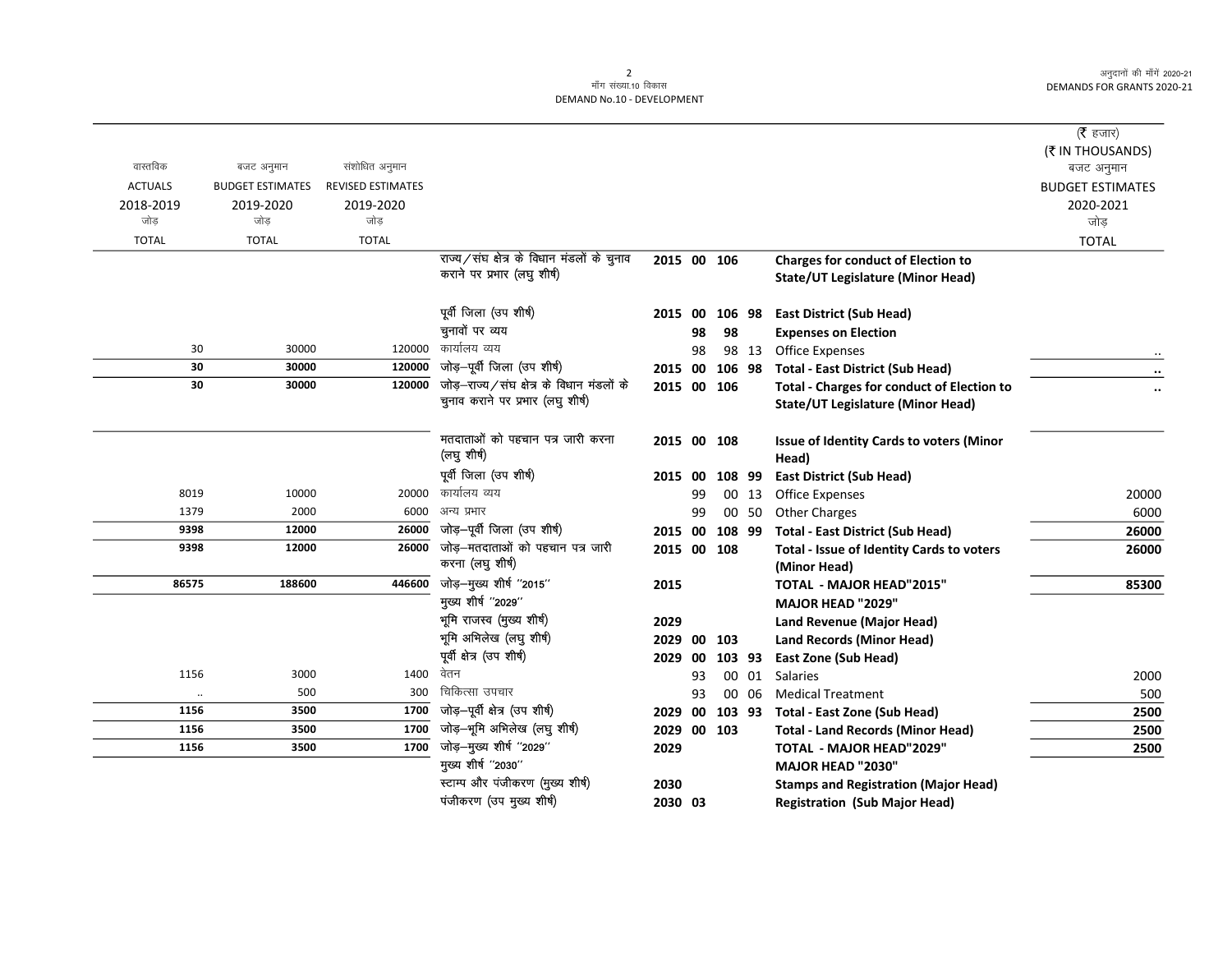$\overline{\phantom{0}}$ 

## 3<br>माँग संख्या.10 विकास DEMAND No.10 - DEVELOPMENT

|                      |                         |                          |                                       |             |    |        |       |                                                   | ( $\bar{\tau}$ हजार)<br>(₹ IN THOUSANDS) |
|----------------------|-------------------------|--------------------------|---------------------------------------|-------------|----|--------|-------|---------------------------------------------------|------------------------------------------|
| वास्तविक             | बजट अनुमान              | संशोधित अनुमान           |                                       |             |    |        |       |                                                   | बजट अनुमान                               |
| <b>ACTUALS</b>       | <b>BUDGET ESTIMATES</b> | <b>REVISED ESTIMATES</b> |                                       |             |    |        |       |                                                   | <b>BUDGET ESTIMATES</b>                  |
| 2018-2019            | 2019-2020               | 2019-2020                |                                       |             |    |        |       |                                                   | 2020-2021                                |
| जोड़                 | जोड                     | जोड़                     |                                       |             |    |        |       |                                                   | जोड                                      |
| <b>TOTAL</b>         | <b>TOTAL</b>            | <b>TOTAL</b>             |                                       |             |    |        |       |                                                   | <b>TOTAL</b>                             |
|                      |                         |                          | निर्देशन और प्रकाशन (लघु शीर्ष)       | 2030        |    | 03 001 |       | Direction & Admn. (Minor Head)                    |                                          |
|                      |                         |                          | पूर्वी क्षेत्र (उप शीर्ष)             | 2030 03     |    | 001 97 |       | <b>East Zone (Sub Head)</b>                       |                                          |
| 1237                 | 1800                    | 1300                     | वेतन                                  |             | 97 |        | 00 01 | <b>Salaries</b>                                   | 1800                                     |
| $\ldots$             | 600                     | 300                      | चिकित्सा उपचार                        |             | 97 |        | 00 06 | <b>Medical Treatment</b>                          | 600                                      |
| 1237                 | 2400                    | 1600                     | जोड़-पूर्वी क्षेत्र (उप शीर्ष)        | 2030 03     |    |        |       | 001 97 Total - East Zone (Sub Head)               | 2400                                     |
| 1237                 | 2400                    | 1600                     | जोड़-निर्देशन और प्रकाशन (लघु शीर्ष)  | 2030 03 001 |    |        |       | <b>Total - Direction &amp; Admn. (Minor Head)</b> | 2400                                     |
| 1237                 | 2400                    | 1600                     | जोड़-पंजीकरण (उप मुख्य शीर्ष)         | 2030 03     |    |        |       | <b>Total - Registration (Sub Major Head)</b>      | 2400                                     |
| 1237                 | 2400                    | 1600                     | जोड़-मुख्य शीर्ष "2030"               | 2030        |    |        |       | <b>TOTAL - MAJOR HEAD"2030"</b>                   | 2400                                     |
|                      |                         |                          | मुख्य शीर्ष "2053"                    |             |    |        |       | MAJOR HEAD "2053"                                 |                                          |
|                      |                         |                          | जिला प्रशासन (मुख्य शीर्ष)            | 2053        |    |        |       | <b>District Administration (Major Head)</b>       |                                          |
|                      |                         |                          | जिला स्थापना (लघु शीर्ष)              | 2053        | 00 | 093    |       | <b>District Estt. (Minor Head)</b>                |                                          |
|                      |                         |                          | पूर्वी क्षेत्र (उप शीर्ष)             | 2053        | 00 | 093 90 |       | <b>East Zone (Sub Head)</b>                       |                                          |
| 41731                | 60000                   | 50000                    | वेतन                                  |             | 90 |        |       | 00 01 Salaries                                    | 70000                                    |
| 12042                | 25000                   | 25000                    | मजदूरी                                |             | 90 |        | 00 02 | Wages                                             | 60000                                    |
| $\ddot{\phantom{0}}$ | 400                     | 200                      | समयोपरि भत्ता                         |             | 90 |        | 00 03 | O.T.A.                                            | 200                                      |
| 805                  | 4000                    | 4000                     | चिकित्सा उपचार                        |             | 90 |        | 00 06 | <b>Medical Treatment</b>                          | 4000                                     |
| 138                  | 500                     | 500                      | घरेलू यात्रा व्यय                     |             | 90 |        | 00 11 | <b>Domestic Travel Expenses</b>                   | 500                                      |
| 27635                | 50000                   | 34000                    | कार्यालय व्यय                         |             | 90 |        | 00 13 | <b>Office Expenses</b>                            | 50000                                    |
| $\ddot{\phantom{0}}$ | 500                     |                          | विज्ञापन एवं प्रचार                   |             | 90 |        | 00 26 | Advertisement & Publicity                         | $\cdot\cdot$                             |
|                      |                         |                          | सूचना तकनीक                           |             | 90 | 99     |       | <b>Information Technology</b>                     |                                          |
| 973                  | 1100                    | 700                      | कार्यालय व्यय                         |             | 90 |        | 99 13 | <b>Office Expenses</b>                            | 700                                      |
| 83324                | 141500                  | 114400                   | जोड़-पूर्वी क्षेत्र (उप शीर्ष)        | 2053        | 00 | 093 90 |       | Total - East Zone (Sub Head)                      | 185400                                   |
| 83324                | 141500                  | 114400                   | जोड़-जिला स्थापना (लघु शीर्ष)         | 2053        | 00 | 093    |       | <b>Total - District Estt. (Minor Head)</b>        | 185400                                   |
|                      |                         |                          | अन्य स्थापना (लघु शीर्ष)              | 2053        | 00 | 094    |       | <b>Other Estt. (Minor Head)</b>                   |                                          |
|                      |                         |                          | भूमि अधिग्रहण स्थापना (उप शीर्ष)      | 2053 00     |    | 094 89 |       | Land Acquisition Estt. (Sub Head)                 |                                          |
|                      |                         |                          | पूर्वी क्षेत्र                        |             | 89 | 98     |       | <b>East Zone</b>                                  |                                          |
| 623                  | 3500                    | 2000                     | व्यावसायिक सेवायें                    |             | 89 |        | 98 28 | <b>Professional Services</b>                      | 2000                                     |
| 623                  | 3500                    | 2000                     | जोड़-भूमि अधिग्रहण स्थापना (उप शीर्ष) | 2053        | 00 | 094 89 |       | <b>Total - Land Acquisition Estt. (Sub Head)</b>  | 2000                                     |
| 623                  | 3500                    | 2000                     | जोड़–अन्य स्थापना (लघु शीर्ष)         | 2053 00 094 |    |        |       | <b>Total - Other Estt. (Minor Head)</b>           | 2000                                     |
|                      |                         |                          |                                       |             |    |        |       |                                                   |                                          |